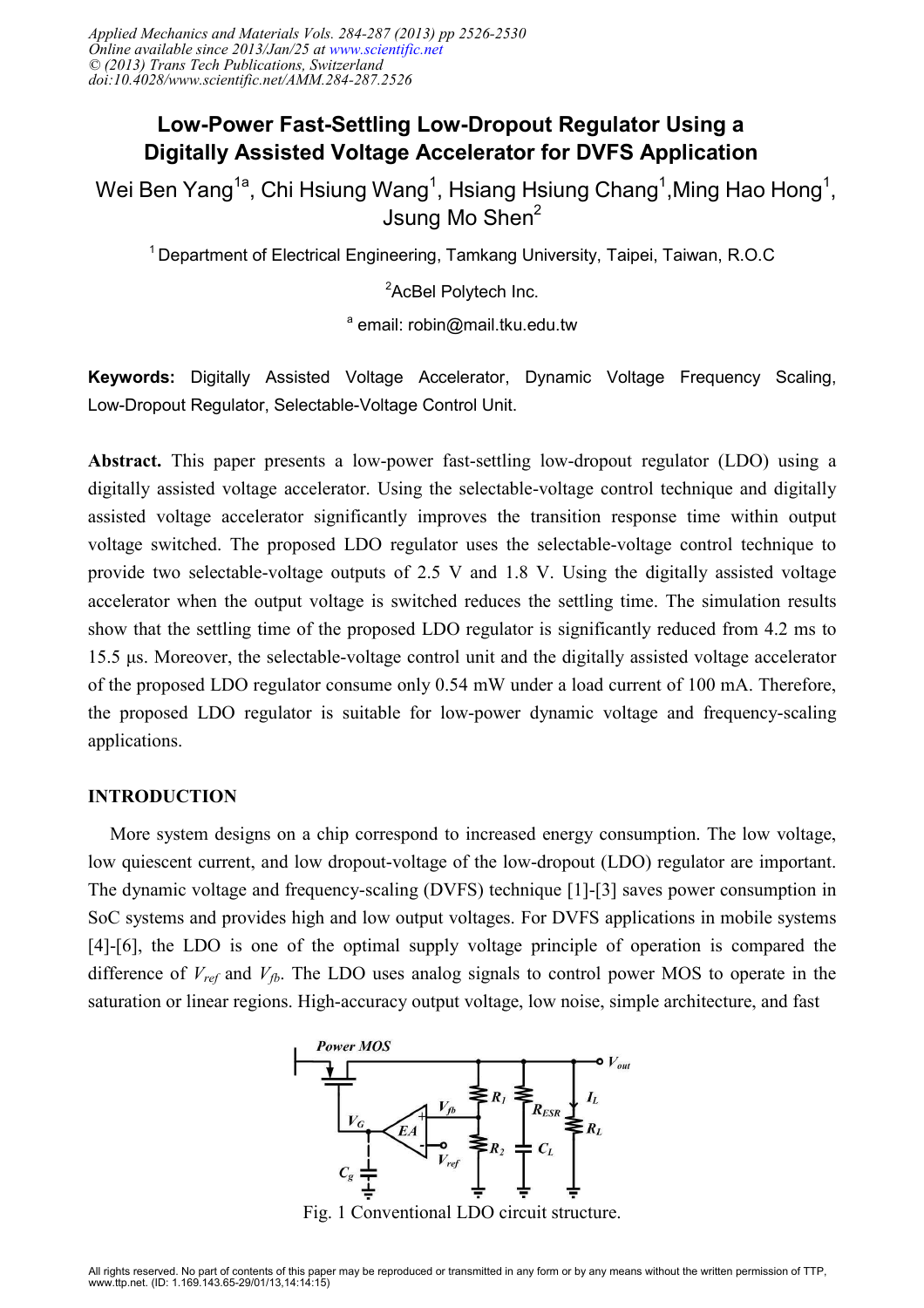transient response properties are characteristics of the LDO regulator. Dividing the compensation methods into on-chip [7]-[9] and off-chip [10]-[11] improve LDO stability and response times. The off-chip compensation method [10]-[11] improves the error amplifier (EA) or buffer-stage driving capability with the compensation component RESR.

This study presents a novel fast-settling LDO regulator with a selectable-voltage control unit and digitally assisted voltage accelerator.

## **Operation Principle for the Proposed LDO**

Fig. 2 shows the proposed LDO with two selectable-voltage outputs. Output signals  $X_I$  and  $X_O$  of the decoder (*Dec*) switch on NMOS transistors  $M<sub>1</sub>$  and  $M<sub>2</sub>$  and generate two types of output voltage,  $V_L$  and  $V_H$ . To improve the transient time of the output voltage, this study proposes the digitally assisted voltage accelerator to increase the charge/discharge current and compares the voltage difference between the reference voltage  $(V_{ref})$  and the feedback voltage  $(V_{fb})$ .

## **Selectable-Voltage Control Unit**

As shown in Fig. 2, the selectable-voltage control unit is composed of two NMOS transistors (*M<sup>1</sup>* and  $M_2$ ), three feedback resistors  $(R_1, R_2,$  and  $R_3)$ , and one decoder (*Dec*). Fig. 3 shows the operation principle of the selectable–voltage control unit. When signal *Sel* is high, output signals *X<sup>1</sup>* and *X0* of the decoder (*Dec*) are low and high, respectively. When NMOS *M2* is switched on, the voltage of  $V_{fb}$  increases slightly, and vice versa.



Fig. 2 Circuit structure of the proposed LDO regulator



Fig. 4 Circuit structure of the digitally assisted voltage accelerator



Fig. 3 Operation principle of the selectable-voltage control unit



Fig. 5 Operation principle of the digitally assisted voltage accelerator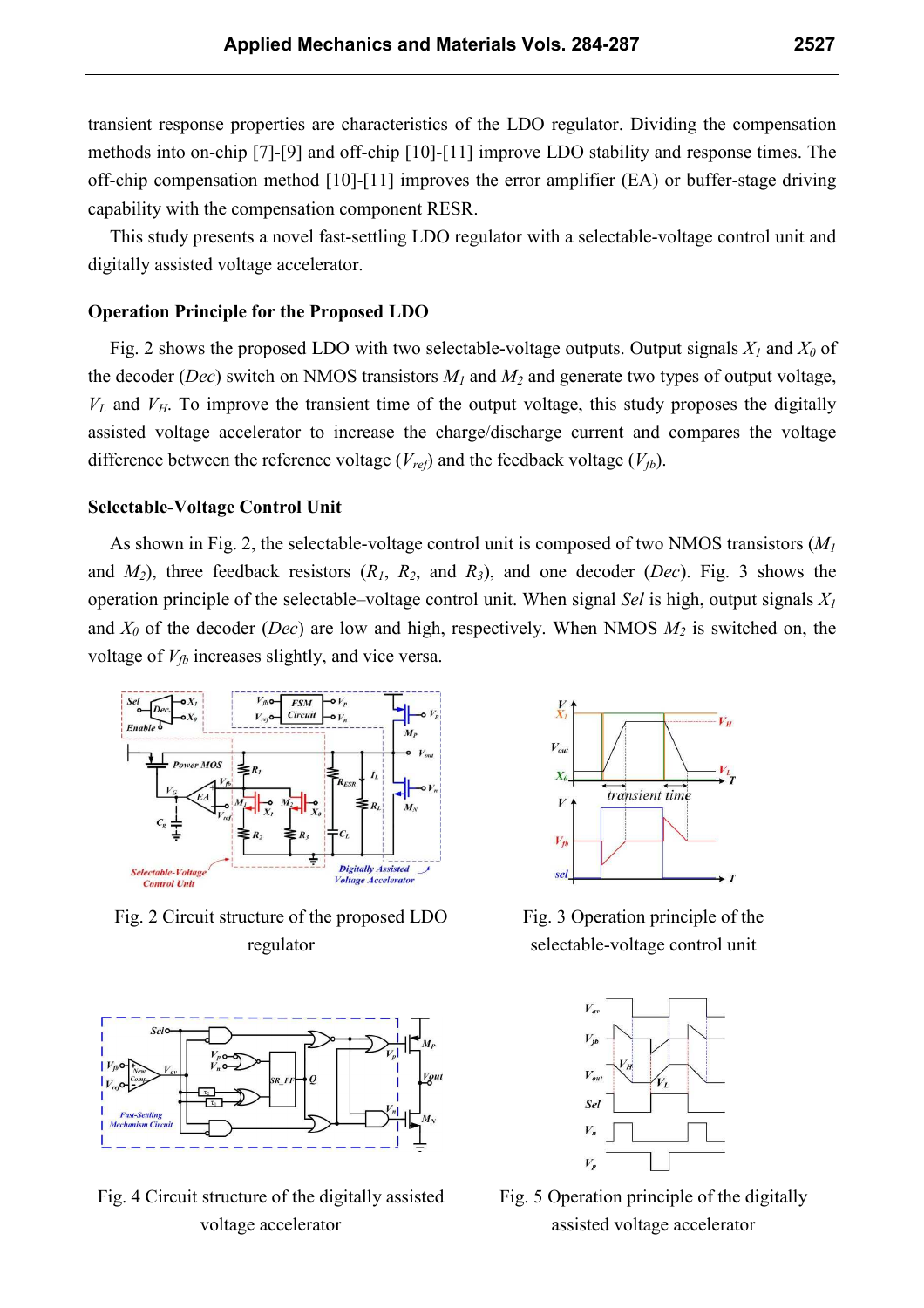#### **Digitally Assisted Voltage Accelerator**

Fig. 4 shows that the digitally assisted voltage accelerator is composed of a fast-settling mechanism circuit and extra push/pull MOS transistors  $(M_P \text{ and } M_N)$ . The following paragraphs discuss the operation principle and details of the circuit structures.

Fig. 5 shows the operation principle of the digitally assisted voltage accelerator. When signal *Sel* moves from high to low, voltage  $V<sub>f</sub>$  increases slightly. Output voltage  $V<sub>n</sub>$  then increases from low to high to switch on extra pull MOS transistor  $M_N$ , which reduces  $V_{out}$  falling time.

# **Fast-Settling Mechanism Circuit**

As shown in Fig. 4, the fast-settling mechanism circuit is composed of the new comparator, an SR latch, and digital logic gates.  $\tau_2$  of the delay time is twice  $\tau_1$ . Fig. 6(a) shows the circuit structure of the new comparator circuit. Two additional discharge currents  $I_1$  and  $I_2$  generate the different transient points. Fig. 6(b) is the operation principle of the new comparator. Voltage *Vout* decreases from *V<sub>H</sub>* to *V<sub>L</sub>* when the *Sel/Sel b* signals are low/high. If *V<sub>fb</sub>* is lower than *V<sub>ref</sub>*+ $\Delta V$ , voltage *V<sub>av</sub>* decreases from high to low. Therefore, using output voltage *Vav* of the new comparator switches off the digitally assisted voltage accelerator.

#### **Simulation and Experiment Results**

The proposed LDO with a digitally assisted voltage accelerator and selectable-voltage control was designed and simulated using a TSMC 0.35  $\mu$ m CMOS process. The two selectable-voltage output levels of the proposed LDO output are regulated at 2.5 V  $(V_H)$  and 1.8 V  $(V_L)$ . Fig. 7 shows the simulation results of the load regulation transient response of the proposed LDO regulator. As



Fig. 6 (a) The circuit structure of the new comparator circuit (b) The operation principle of the new comparator



Fig. 7 The simulation of load regulation when load current changes. (a) *Iout* changes from 1 mA to 100 mA at  $V_{out}$ =2.5 V. (b)  $I_{out}$  changes from 1 mA to 100 mA at  $V_{out}$ =1.8 V.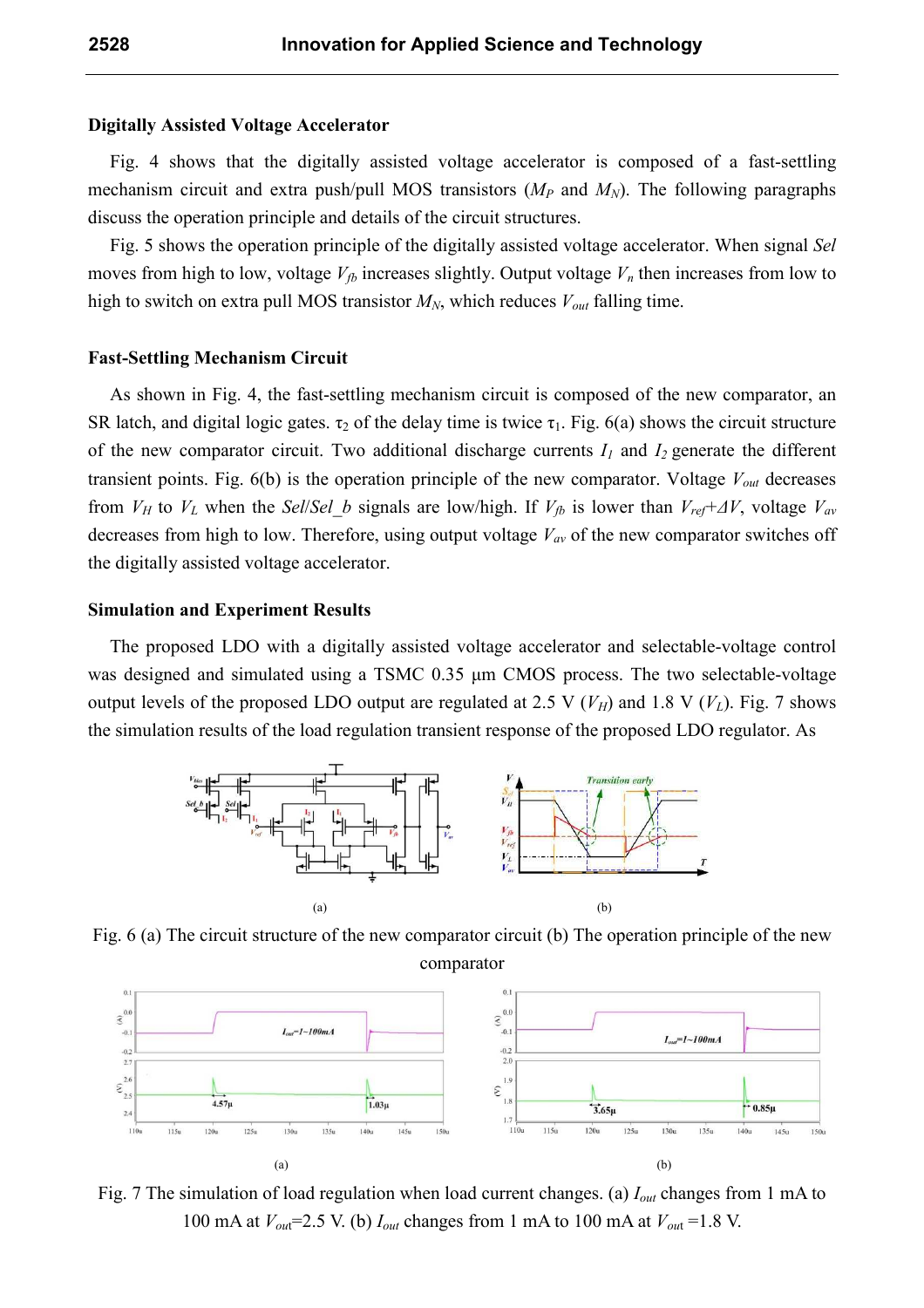

Fig. 8 The output voltage of LDO changes from 1.8 V to 2.5 V, and vice versa. (a) A heavy load (100 mA). (b) A light load (1 mA)

| <b>Parameter</b>                            | Comparison     |           |                  |
|---------------------------------------------|----------------|-----------|------------------|
|                                             | 2008 [19]      | 2005 [25] | <b>This Work</b> |
| Technology [µm]                             | 0.35           | 0.09      | 0.35             |
| Supply Voltage [V]                          | $\overline{2}$ | 1.2       | 3.3              |
| Output Voltage [V]                          | 1.8            | 0.9       | 1.8/2.5          |
| $C_{out}$ [ $\mu$ F] / ESR [ $ohm$ ]        | 1/N.A.         | 0/N.A.    | 2.5/1            |
| $I_{O}$ [mA]                                | 0.027          | 6         | 0.0217           |
| Settling Time $[\mus]$<br>(Load Regulation) | 5              | N.A.      | 4.57             |
| Settling Time $[\mus]$<br>(voltage changed) | N.A.           | N.A.      | 15.5             |
| Max. Load [mA]                              | 150            | 100       | 100              |
| Load Regulation $\lceil \mu V/mA \rceil$    | 467            | 900       | 35.9             |
| $T_R^{\#}$ [µs]                             | 0.467          | 0.00054   | 0.08975          |
| $FOM^*$ [ns]                                | 0.084          | 0.032     | 0.019            |

Table 1 Performance comparisons with previous research

#Adopted from [25], T<sub>R</sub>=C<sub>OUT</sub>×∆<sub>VOUT</sub>/I<sub>OUT</sub>(MAX) and FOM=T<sub>R</sub>×I<sub>O</sub>/<sub>IOUT</sub>(MAX)

shown in Fig. 7(a), when load current Iload is changed from 1 mA to 100 mA at Vout =  $2.5$  V, the output voltage stabilizes within 4.57 µs. When load current Iload is changed from 1 mA to 100 mA at Vout = 1.8 V, as shown in Fig. 7(b), the output voltage stabilizes within 3.65  $\mu$ s. Therefore, the load regulation of the proposed LDO regulator is 35.9 µV/mA.

Fig. 8 shows that the output voltage switches from 1.8 V to 2.5 V in heavy load (100 mA) and light load (1 mA) conditions, respectively. As shown in Fig. 8(a), when signal *Sel* increases from low to high, the  $V_p$  signal decreases from high to low and switches on the extra push PMOS transistor  $M_P$  to increase the  $V_{out}$  charge speed. Therefore, when output voltage  $V_{out}$  increases from 1.8 V to 2.5 V, the rising time under a load current of 100 mA is 3.15 µs. Therefore, output voltage *V*out decreases from 2.5 V to 1.8 V with a falling time of 10.27 µs at a 100 mA load current.

Fig. 8(b) shows that when signal *Sel* changes state, the  $V_p/V_n$  signal increases/decreases from high/low to low/high which switches on extra push/pull MOS transistors *MP* and *MN* to improve the  $V_{out}$  transition response time. When output voltage  $V_{out}$  decreases from 2.5 V to 1.8 V, the maximal settling time of *Vout* is 15.5 µs.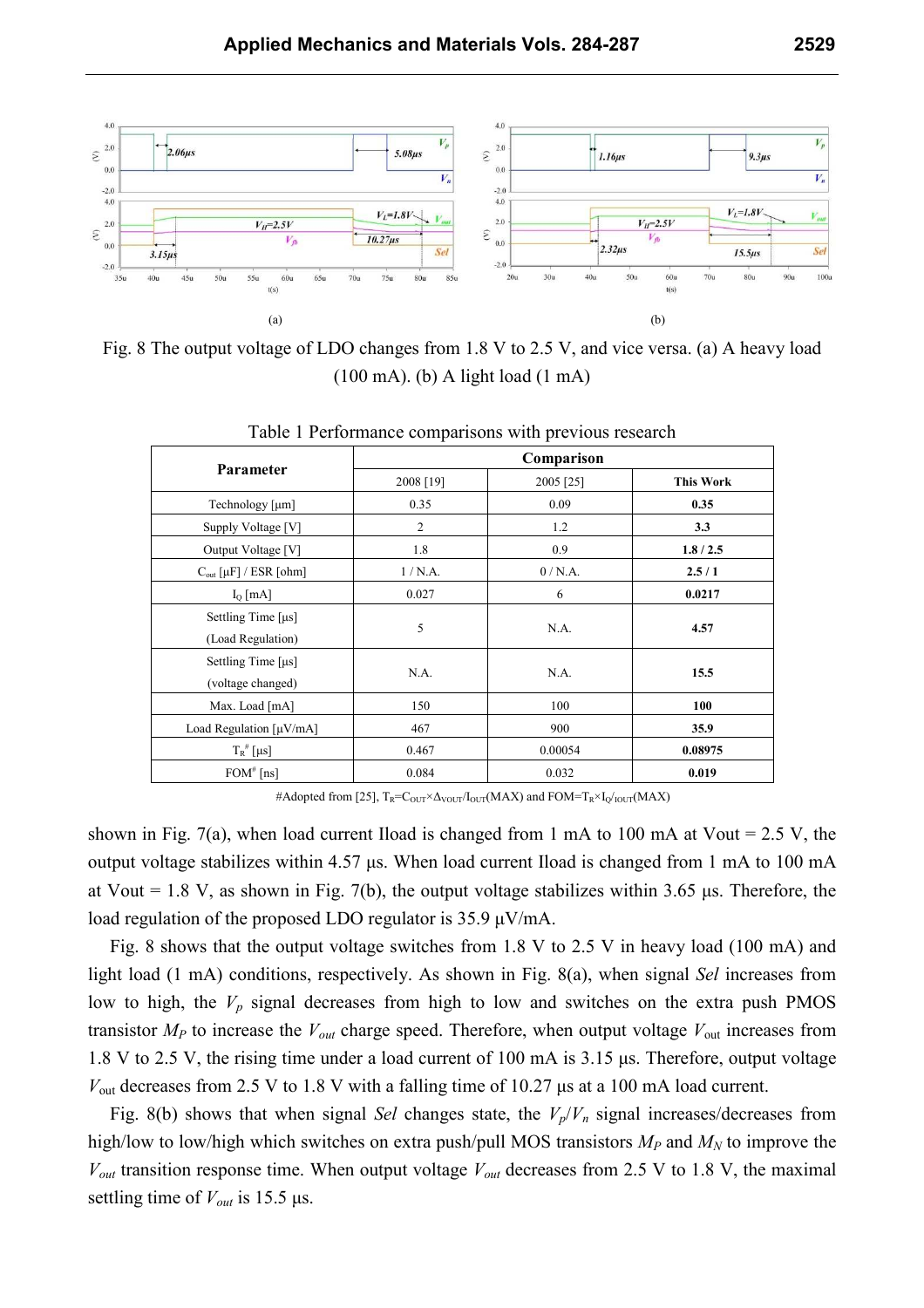Table 1 shows a comparison of the simulation results to previous research. The simulation results show that the settling time of the conventional LDO regulator without using a fast-settling mechanism is 4.2 ms. The settling time with a fast-settling mechanism is only 15.5  $\mu$ s.

## **Conclusion**

This paper proposes a novel fast-settling LDO regulator with two selectable-voltage outputs for DVFS applications.

The digitally assisted voltage accelerator and the selectable-voltage control unit techniques are used to achieve two selectable selectable-voltage outputs (2.5 V and 1.8 V) and a fast transient response time. According to the simulation results, the quiescent current is only 21.7 µA. Moreover, the selectable-voltage control unit and the digitally assisted voltage accelerator of the proposed LDO consume only 0.54 mW under a load current of 100 mA. Therefore, the proposed LDO regulator is suitable for low-power and DVFS applications.

**Acknowledgments:** The authors would like to thank the Industrial Technology Research Institute of Taiwan, National Chip Implementation Center, and the National Science Council, Taiwan, for fabricating the chip and supporting this work, respectively.

#### **References and Notes**

- [1] M. Nakai, S. Akui, K. Seno, T. Meguro, T. Seki, T. Kondo, A. Hashiguch, H. Kawahara, K. Kumano, M. Shimura , IEEE J. Solid-State Circuits 1, 40 (2005)
- [2] Yuan Chen, Yu-Wei Lin, Yu-Chi Tsao, Chen-Yi Lee, IEEE J. Solid-State Circuits 5, 43 (2008)
- [3] Wei-Bin Yang, Yu-Lung Lo and Ting-Sheng Chao, IEICE Trans. Electron. 3, E93-C (2010)
- [4] Chunlei Shi, B. C. Walker, E. Zeisel, B. Hu and G. H. McAllister, IEEE J. Solid-State Circuits 8, 42, (2007).
- [5] Yat-Hei Lam and Wing-Hung Ki, in IEEE ISSCC Dig. Tech. Papers, (2008) Feb 3-7; San Francicso, CA
- [6] Tsutomu Wakimoto, IEICE Trans. Electron. 10, E93-C (2010)
- [7] S. K. Lau, P. K. T. Mok, and K. N. Leung, IEEE J. Solid-State Circuits, 3, 42, (2007)
- [8] E. N. Y. Ho and P. K. T. Mok, IEEE Trans. Circuits Syst. II 2, 57 (2010)
- [9] R. J. Milliken, J. Silva-Mart´inez, and E. S´anchez-Sinencio, IEEE Trans. Circuits Syst. I 9, 54, (2007)
- [10] M. Al-Shyoukh, H. Lee, and R. Perez, IEEE J. Solid-State Circuits 9, 42, (2007)
- [11] H.-C. Lin, H.-H. Wu, and T.-Y. Chang, IEEE Trans. Circuits Syst. II 9, 55, (2008)